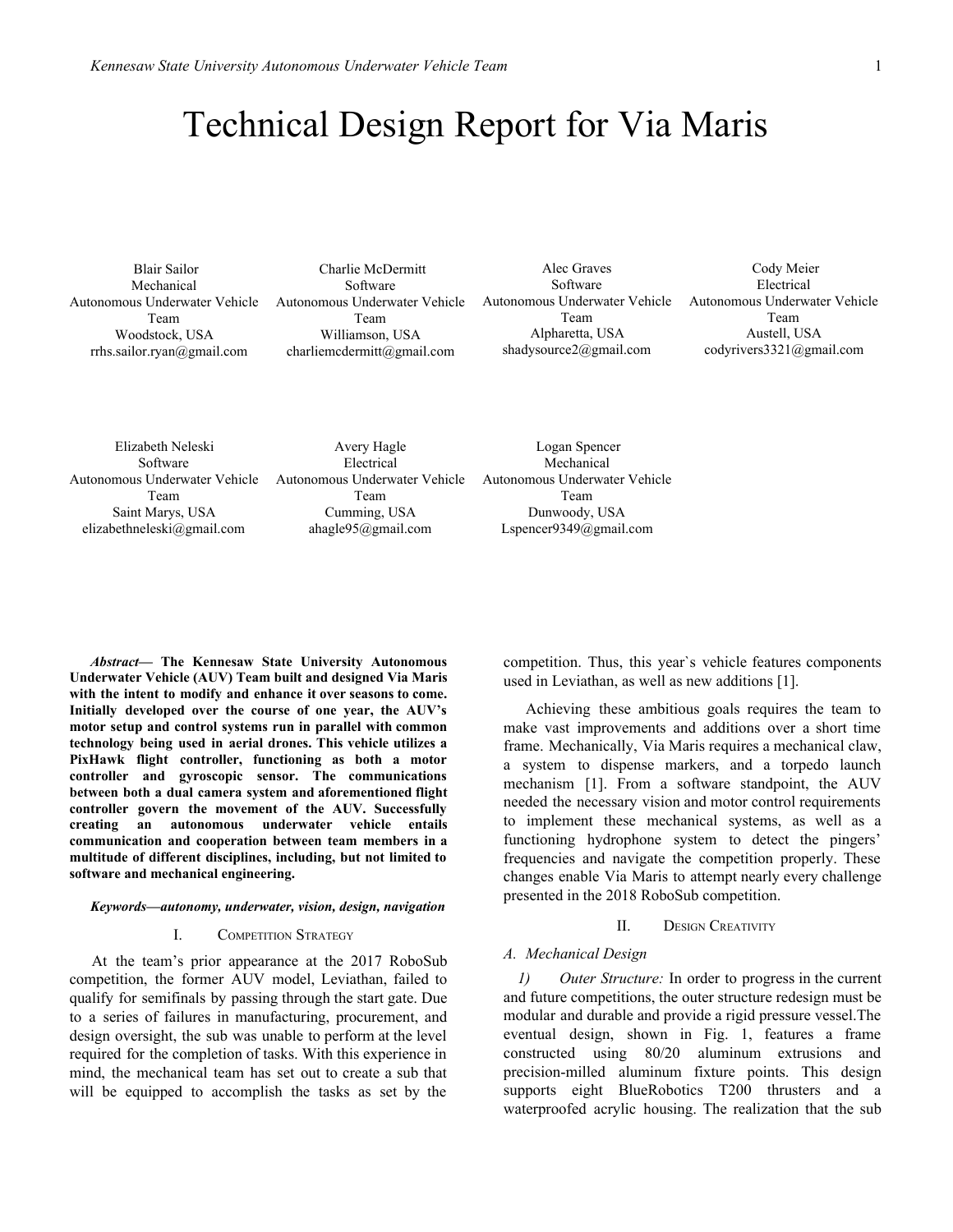lacked a necessary degree of freedom, pitch, prompted the accommodation of two more thrusters in this iteration. This modification proved to be one of the greater challenges with its design. Another consideration was weight. The materials chosen, while durable, tend to be quite heavy, so we had to decrease the design's weight to be within the acceptable weight range and remain positively buoyant.



Figure 1: Via Maris Design Render

*2) Housing:* The acrylic housing, the most crucial piece of structure on the sub, protects the sub's onboard electronics from the sub's aquatic surroundings. This piece is also a new addition, which was changed because the prior waterproof housing was rated waterproof only up to 3 ft. in depth. The clear acrylic cylinder measures 12 in. in diameter and 24 in. in length. Acrylic is an ideal material for this purpose because it is lightweight enough to minimally counteract its buoyancy and transparent enough to contain cameras.

In order to sufficiently waterproof the inside, the team designed two aluminum flanges, each containing two rubber O-rings. The irremovable back end flange contains fourteen holes cut with a waterjet. These holes will contain waterproof connectors, as detailed under "External Electronics". The front flange, conversely, can be removed to access, modify, or remove the inner electronics. Its acrylic component permits a front-facing camera to view the competition field. The manufacturing for such important, detailed pieces proved difficult for our regular resources.

*3) Inner Structure:* Within the acrylic housing lies the inner structure. Its design must accommodate all of the sub's electronic components, allow for ease of access to the electronics and the onboard computer, act as a sufficient heat sink, keep components from shifting with movement, and be modular enough to change with any future upgrades. Partially manufactured from ABS 3D-printed plastic and water-jet 6062-T6 aluminum sheet, it balances heat sink capability and durability with a slightly decreased weight. The biggest challenge that presented itself was the cylindrical shape of the submarine, as seen in Fig. 2, which is notably more difficult to design than our prior rectangular housing.

*4) Robotic Arm and Deployment Mechanism:* This year's competition makes use of manipulatable tokens in the form of golf balls, so our manipulator must be designed to retrieve, store, and deposit these objects. Several factors were selected to determine an effective claw and containment unit. The largest design challenge was to have a manageable margin of error for ball retrieval to limit the required robot positioning accuracy. The claw must effectively store and retrieve the token from an onboard storage system. It must also deposit these tokens accurately in the various scoring areas.



Figure 2: Via Maris Internal Design Render



Figure 3: Robotic Arm Design

Several claw versions were considered with a funnel-like design similar to Fig. 3 for their margin of error in retrieving balls from the "Buy Gold Chip" objective. This design was originally planned with the requirement of catching the balls as they are released from the dispenser, with the attached tray now making this obsolete. This design is still effective at retrieving balls from the edges of this tray and needs no further modifications. The next requirement is that the arm assembly must have a storage system for the tokens, as preloaded tokens make this necessary. The most effective device is a 1.75 in. ID PVC pipe with a very weak spring, which is used to push the balls to the front of the tube. Attached just in front of this tube is a weak spring latch (Fig. 3) used for keeping the balls in the PVC tube, but allowing their retrieval. Attached to the front edge of the claw is a pointed arch, which allows the claw to slide past the latch on the ball storage tube, both effectively storing and retrieving balls from it.

The arm itself makes use of a heavy duty drawer slide, a 300 mm lead screw, and a T-100 motor for rotation of this lead screw. The claw is attached to the end of the drawer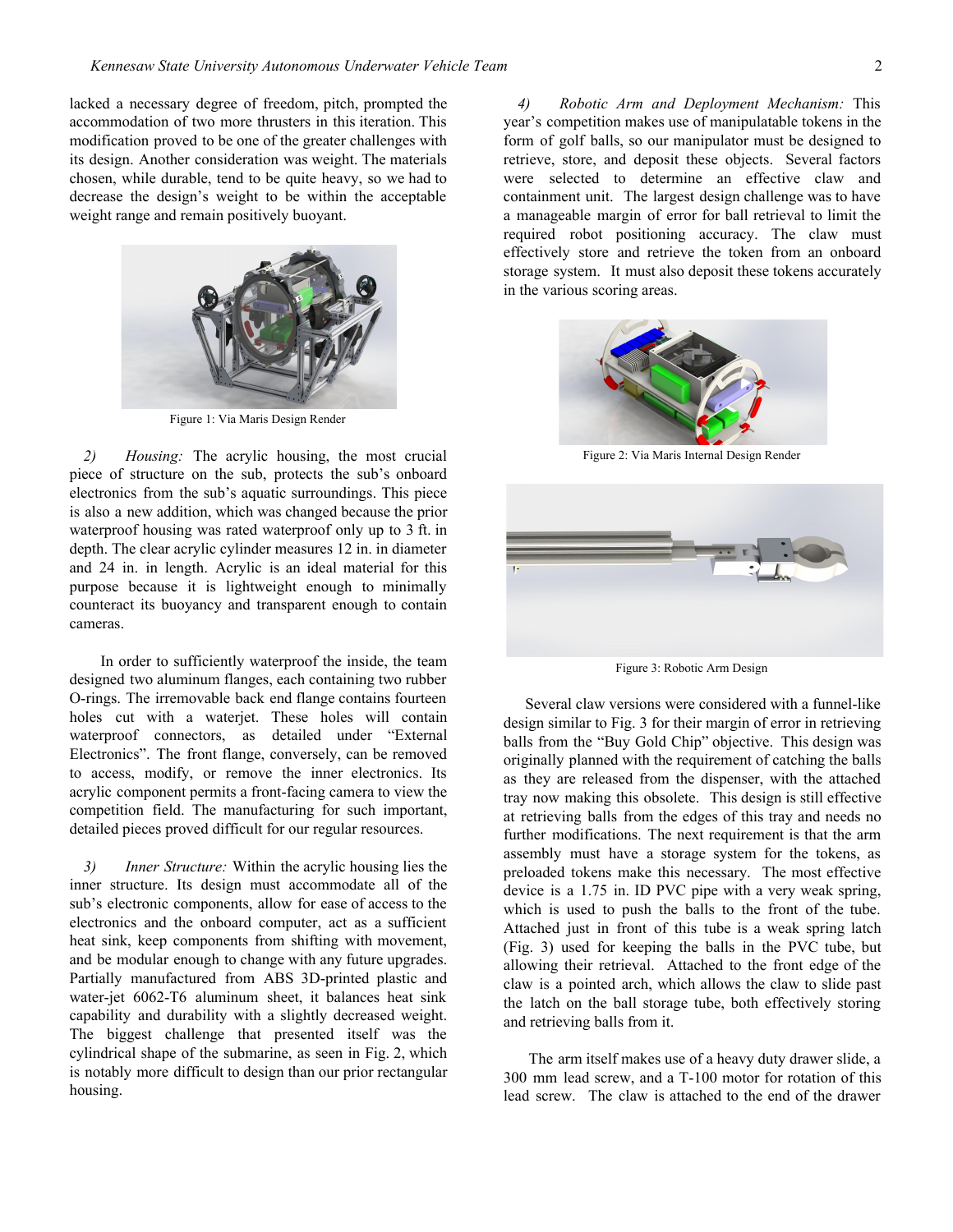slide and is pushed forward by the lead screw assembly as the T-100 motor turns. This gives the arm an effective travel of 254 mm or 10 in. in front of the submarine. This allows for camera visibility of the claw in operation, and for depositing the tokens into the surface for points. The claw has two servos attached; one for rotation of the wrist for ball storage, and one for opening and closing the claw itself. The 3D printed claw also has gears attached at its pivot points to allow symmetric movement of the claws and control with a single servo.

*5) Torpedo System:* For this year's competition, it was decided that torpedoes (Fig. 4) without onboard propulsion would be the most feasible. Unpowered torpedoes can be smaller, and we can fit more on to the submarine. In addition, we can store the compressed air tanks elsewhere on the submarine which allows for a more space-conscious layout. The primary manufacturing method used for the torpedoes was 3D printing. This has allowed us to design more intricate and aerodynamic systems, allowing for rapid manufacturing, redesigning, and testing, while staying within the allotted budget. The first design for propulsion



Figure 4: Current Torpedo Design

involved one 10 oz. paintball tank that would be pressurized to 300 psi, then four tubes move the air through flow restrictors which bring the pressure to 120 psi. Finally, electric solenoids join the flow restrictors to 2 in. PVC tubes with the torpedoes inside of them. The seal is created between the midsection of the torpedo and the inner wall of the tube. This means our fins cannot extend beyond this diameter, which reduces their effectiveness.

With the propulsion method designed, we moved onto the torpedoes. We based their design on torpedoes used by the military and designed the fins to maximize lift. Since we wanted the torpedo to be positively buoyant, we wanted the fins to slightly push the torpedo downward to keep the straightest line of travel between the tube and the target. We ran a few possible combinations of pressure, drag and lift coefficients, and distance to the target. Overall, we determined that since any rotation induced when the torpedo was launched could send it off course, shaping the fins to increase lift would likely do more harm than good. Going

back to our original criteria for the torpedo, we thought about how finning would best increase stability and accuracy. The torpedo needs to consistently reach the intended target, and with experimentation, we arrived at the conclusion that the best way to increase accuracy was to induce a spin in the torpedo. Much like rifling in firearms, the spin keeps the torpedo from straying off course, and as it is traveling through a much more dense fluid than a bullet, the effect is magnified. With this in mind, the next step was performing a parametric "what-if" simulation in SolidWorks to find the dimensions that would give us the most torque and least drag. Using geometry from the initial design, the radii of the body, nose, and tail, as well as the angle of the fin and radius of the top and bottom of the fin, were adjusted and run iteratively through SolidWorks Flow Simulation Add-on with results shown in Fig. 5 and Fig. 6. This information was used to determine the most recent design.



Figure 5: Flow Simulation Results for Attack Angle



Figure 6: Flow Simulation Results for Body Radius

## *B. Electrical Design*

*1) External Electronics:* The sub makes use of BlueRobotics cable penetrator connectors and one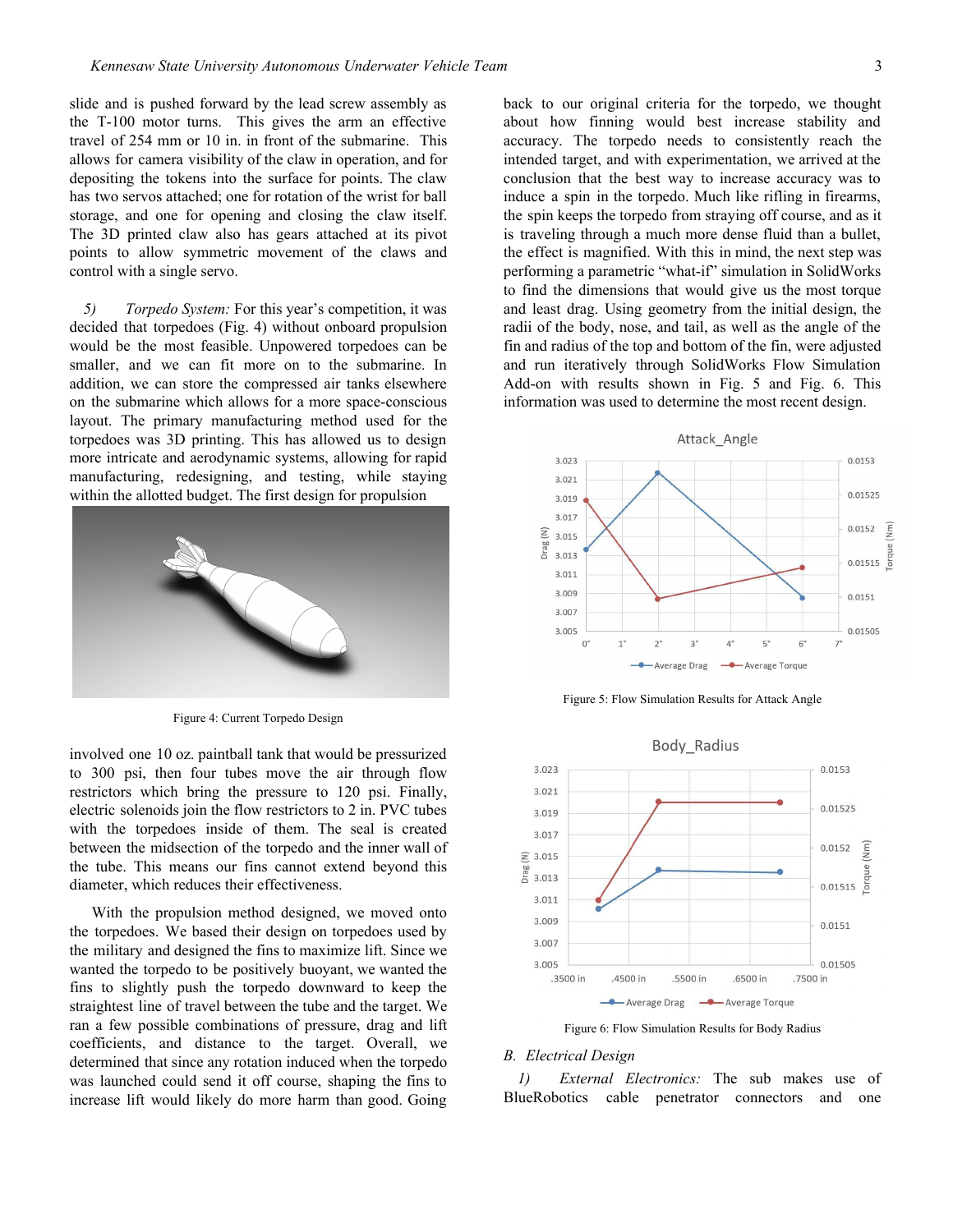MacArtney Subconn Ethernet connector to facilitate waterproofed connections from the external electronics to the non-waterproof inner electronics, as shown in Fig. 7. Rated at 300 V from 5 to 10 amps with a pressure rating of 700 bar, the MacArtney Subconn Ethernet connector is used for communication to and from the sub. The wet mateable connector saves time when uploading new code. Via Maris utilizes eight BlueRobotics thrusters, brushless DC motors encased in ABS plastic housings, for maneuverability. These thrusters produce a peak forward thrust of 5.1 Kg\*f at 16 V and a peak reverse thrust of 4.1 Kg\*f at 16 V. Eight electronic speed controllers (ESC) control and regulate the speed of the thrusters. The ESCs receive instructions by pulse width modulation from the PixHawk and give us the ability to control the rotational speed and direction of the thrust.





*2) Printed Circuit Board:* For Via Maris, the electrical division designed a new circuit board for our killswitch. The killswitch board uses MOSFETs where the gate is connected to an optocoupler which in turn is controlled by an Arduino-based potentiometer. The MOSFETs are set in parallel to minimize the heat output from each MOSFET and prevent burning them out.

*3) Power Distribution:* Lithium polymer batteries power the sub. Each pack provides 14.8 GV, 10000 mAh, a peak discharge rating of 20 c for 10 seconds, and a continuous discharge of 10 c. The sub power systems divide into two primary categories: computer systems, and propulsion. Separating these systems into two categories simplifies power distribution and reduces noise and crosstalk for electrical components. There are two primary voltage rails: the 19.5 V rail that will power the motherboard and the 5 V rail which powers sensors and controllers.

*4) Acoustics:* Via Maris has an array of three Aquarian Hydrophones to determine the bearing of the pingers. The hydrophones are placed on the front and bottom of the sub. The hydrophone signals pass through a U-Phoria UMC404 four input USB audio interface where they can be digitized and time stamped.

*5) Sensors:* The sub has a full sensor suite, which corresponds to the events in which the team chose to compete. It has two cameras: one facing forward to locate and work through the challenges, and one facing the floor to track path markings for movement between challenges. One of the cameras is a Point Grey Chameleon CMLN-13S2C and the other is a ZED 2K Stereoscopic Camera. The pressure sensor that we chose was the Measurement Specialties MS5837-30BA, which can measure up to 30 bar with a depth resolution of 2 mm. The pressure sensor keeps the sub within the proper range of the pool floor, ensuring the sub does not breach the surface unexpectedly. The Inertial Measuring Unit (IMU) detects changes in the vehicle's orientation in three major axes: pitch, roll, and yaw. Three Aquarian Audio hydrophone are used for the acoustic challenge*.*

### *C. Software Design*

*1) Operating System:* The software architecture of the sub is based on Robot Operating System (ROS) kinetic. It allows access to precompiled and developed packages as well as a foundation to provide feedback to the ROS community [4]. The software division has created packages which connect to ROS to perform tasks needed to operate the AUV. Community open source projects handle a number of major functions; they include but are not limited to: SMACH, MavROS, rosserial, and zed\_ros\_wrapper.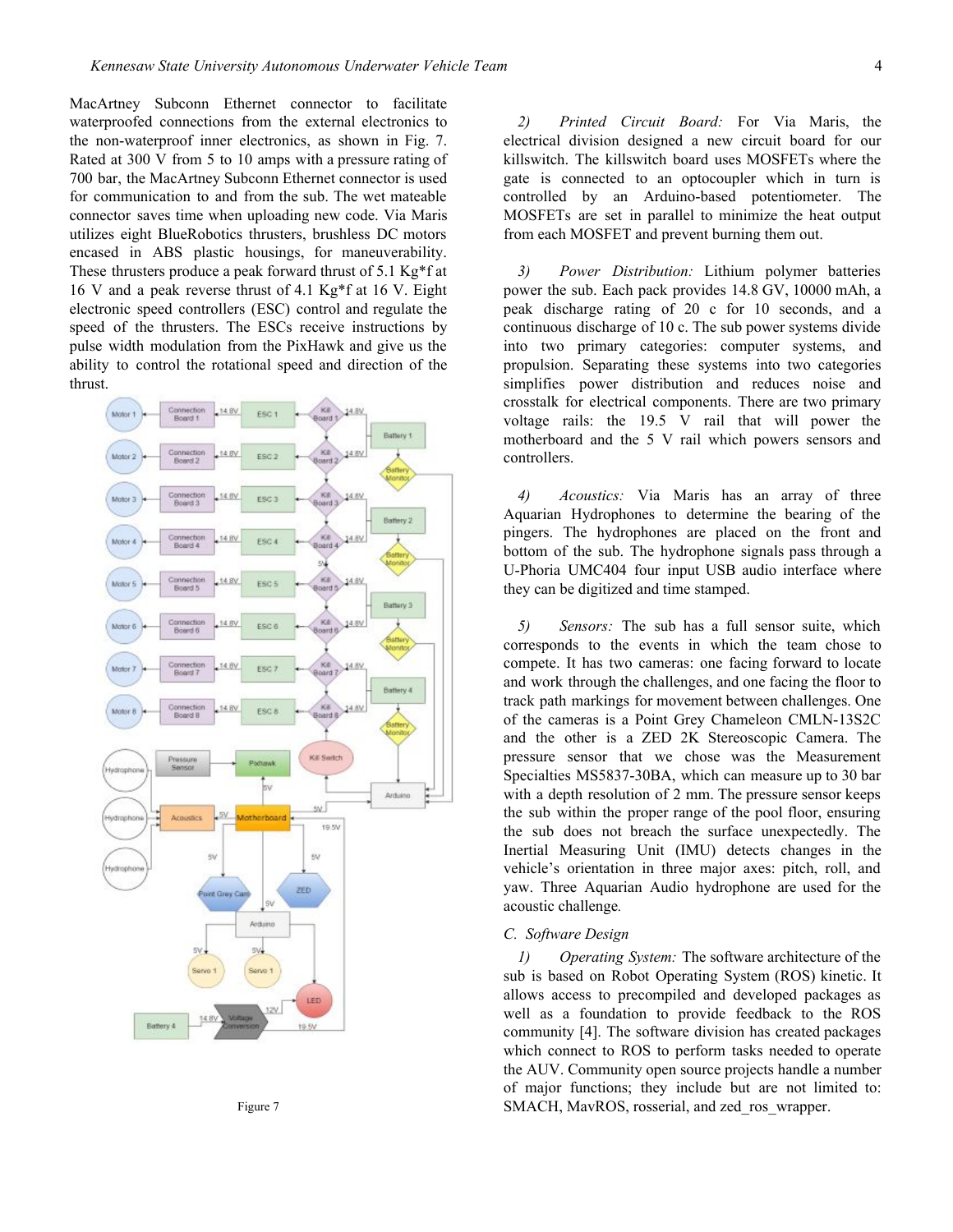

Figure 8: Software architecture

*2) Autonomy:* Autonomy occurs through a high level decision tree to control the state of the machine and the functions it will execute. SMACH is a state machine package in ROS that provides these functions. Each state can be user defined for greater control [5]. Each state triggers a series of functions which work together to complete the competition's tasks. SMACH contains a built in graphical interface to easily debug and view the current state the program is in.

*3) Vision:* Video input is handled by a USB camera. Photos from the camera are sent to the neural network for processing through ROS.

*4) Machine Learning:* Much of the RoboSub 2018 competition requires a reliable method to track various objects underwater. Due to the noise and variability of the environment, the light-scattering effects of water, the lack of information about how new objects will appear in this environment and time constraints, our software division deemed the use of machine-learning based object detection more economical than the creation of traditional hand-crafted detection algorithms. The software division chose to use the SSD (Single Shot Detector) architecture with MobileNet because of its performance, wide support, and hardware compatibility. SSD MobileNet on Caffe was known to work with the Movidius Neural Compute Stick, a USB vision processing unit designed for neural network inference which we are using.

A dataset of the objects in the RoboSub 2018 competition must be created in order to train SSD to recognize objects. The creation of such a dataset entails labeling the location of objects in images from competition runs. Tests using data collected by our team indicate SSD is sufficient to perform object detection for this competition.

*5) MavROS:* MavROS serves as an all-in-one package to control movement of the submarine [6]. Virtual RC values are published to the Pixhawk flight controller. We

used a flight controller for drones because there is an open source community which developed custom firmware which allows these flight controllers to control AUVs. They created the Ardusub project fork from ArduPilot, and their firmware easily wraps into MavROS and MavLink [7].

*6) Hydrophone Acoustics:* A new addition to the sub is a hydrophone array. The input is recorded via a Behringer U-Phoria UMC404HD DAC on the host machine to 88.2kHz sound files. An analysis on the files finds the four loudest frequencies between 25-40 kHz at any given time with a Fast Fourier Transform (FFT) at each interval. It records the loudest frequency as the closest pinger and assigns a timestamp. The sub uses the timestamps in conjunction with an equilateral triangle array to determine a heading which is output into a vector. The vector is converted into /rc/override for the MavROS package [8].

*7) Navigation and PI Control:* The PI controller is a variation on the PID controller. By omitting the derivative, quick implementation of a movement package and reduction of the amount of tuning necessary for our controller become possible. It takes two points from the field of view: one provided by SSD and one provided by the center of the camera. The program uses both the differences in the x and y directions to calculate the distance between the two points and obtain the error. It then processes the error through the control loop and outputs a data point that is converted into an RC value published to MavROS.

*8) Arduino Auxiliary Control:* The functions required for control of the dropper, mechanical claw, and torpedo mechanisms require an external interface. An Arduino easily connects via serial to these objects to communicate on a low level system; in these situations, to execute a higher level communication may be difficult. The Arduino has support for integration into ROS, and can run independently from any of the higher level functions because it has its own microcontroller [9].

## III. **ACKNOWLEDGMENTS**

The team would like to thank Dr. Kevin McFall for acting as our faculty advisor, as well as all our engineering and technology professors for their instruction.

We would like to thank the KSU Student Activities Board Advisory Committee and the KSU Alumni Association for funding this project.

#### IV. REFERENCES

[1] A. Cheng, H. Evans, J. Gragg, A. Graves, A. Hagle, C. Meier, J. Nguessan, V. Nguyen, B. Sailor. "Design rationale for Leviathan autonomous underwater vehicle." RoboNation. Accessed on July 1, 2018,